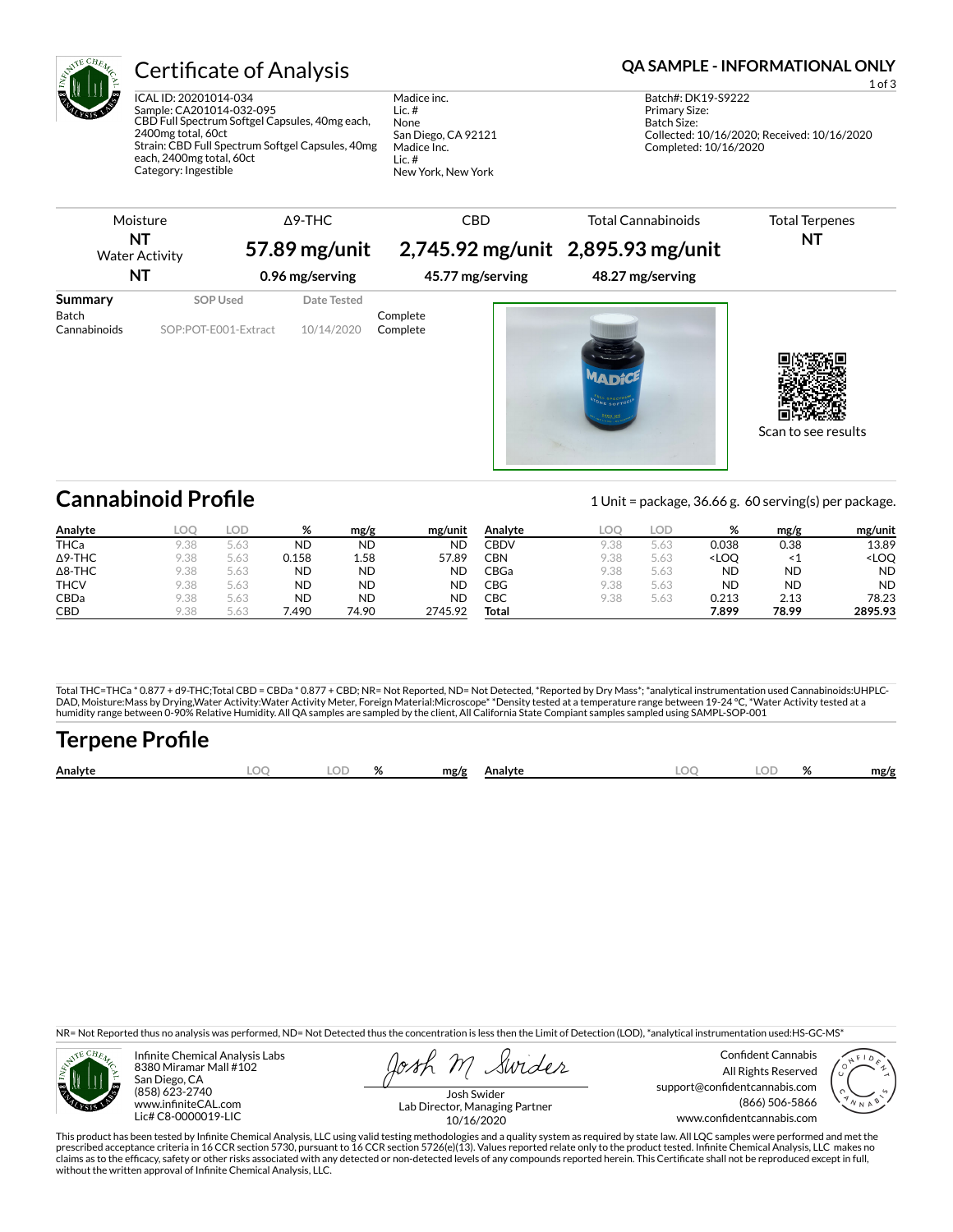

## Certificate of Analysis **Certificate of Analysis QA SAMPLE - INFORMATIONAL ONLY**

ICAL ID: 20201014-034 Sample: CA201014-032-095 CBD Full Spectrum Softgel Capsules, 40mg each, 2400mg total, 60ct Strain: CBD Full Spectrum Softgel Capsules, 40mg each, 2400mg total, 60ct Category: Ingestible

Madice inc. Lic. # None San Diego, CA 92121 Madice Inc. Lic. # New York, New York

2 of 3 Batch#: DK19-S9222 Primary Size: Batch Size: Collected: 10/16/2020; Received: 10/16/2020 Completed: 10/16/2020

### **Residual Solvent Analysis**

| Category 1 | OO<br>-- | ∟OD | Limit | <b>Status</b> | Category | LOO | loe | ∟imit | <b>Status</b> | Category 2 | O). | LOD. | Limit | Status |
|------------|----------|-----|-------|---------------|----------|-----|-----|-------|---------------|------------|-----|------|-------|--------|
|            |          |     |       |               |          |     |     |       |               |            |     |      |       |        |

NR= Not Reported thus no analysis was performed, ND= Not Detected thus the concentration is less then the Limit of Detection (LOD) ,\*analytical instrumentation used=HS-GC-MS\*

#### **Heavy Metal Screening**

| $\widehat{\phantom{m}}$<br>$-$<br>$\sim$ | $\cap$<br>- 10<br>$\sim$ | Limit | status |
|------------------------------------------|--------------------------|-------|--------|
|                                          |                          |       |        |

NR= Not Reported thus no analysis was performed, ND= Not Detected thus the concentration is less then the Limit of Detection (LOD) , \*analytical instrumentation used:ICP-MS\*

### **Microbiological Screening**

| 'esult | LUS. |
|--------|------|
|        |      |

ND=Not Detected; \*analytical instrumentation used:qPCR\*



Infinite Chemical Analysis Labs 8380 Miramar Mall #102 San Diego, CA (858) 623-2740 www.infiniteCAL.com Lic# C8-0000019-LIC

Josh M Swider

Confident Cannabis All Rights Reserved support@confidentcannabis.com (866) 506-5866 www.confidentcannabis.com



Josh Swider Lab Director, Managing Partner 10/16/2020

This product has been tested by Infinite Chemical Analysis, LLC using valid testing methodologies and a quality system as required by state law. All LQC samples were performed and met the prescribed acceptance criteria in 16 CCR section 5730, pursuant to 16 CCR section 5726(e)(13). Values reported relate only to the product tested. Infinite Chemical Analysis, LLC makes no<br>claims as to the efficacy, safety o without the written approval of Infinite Chemical Analysis, LLC.